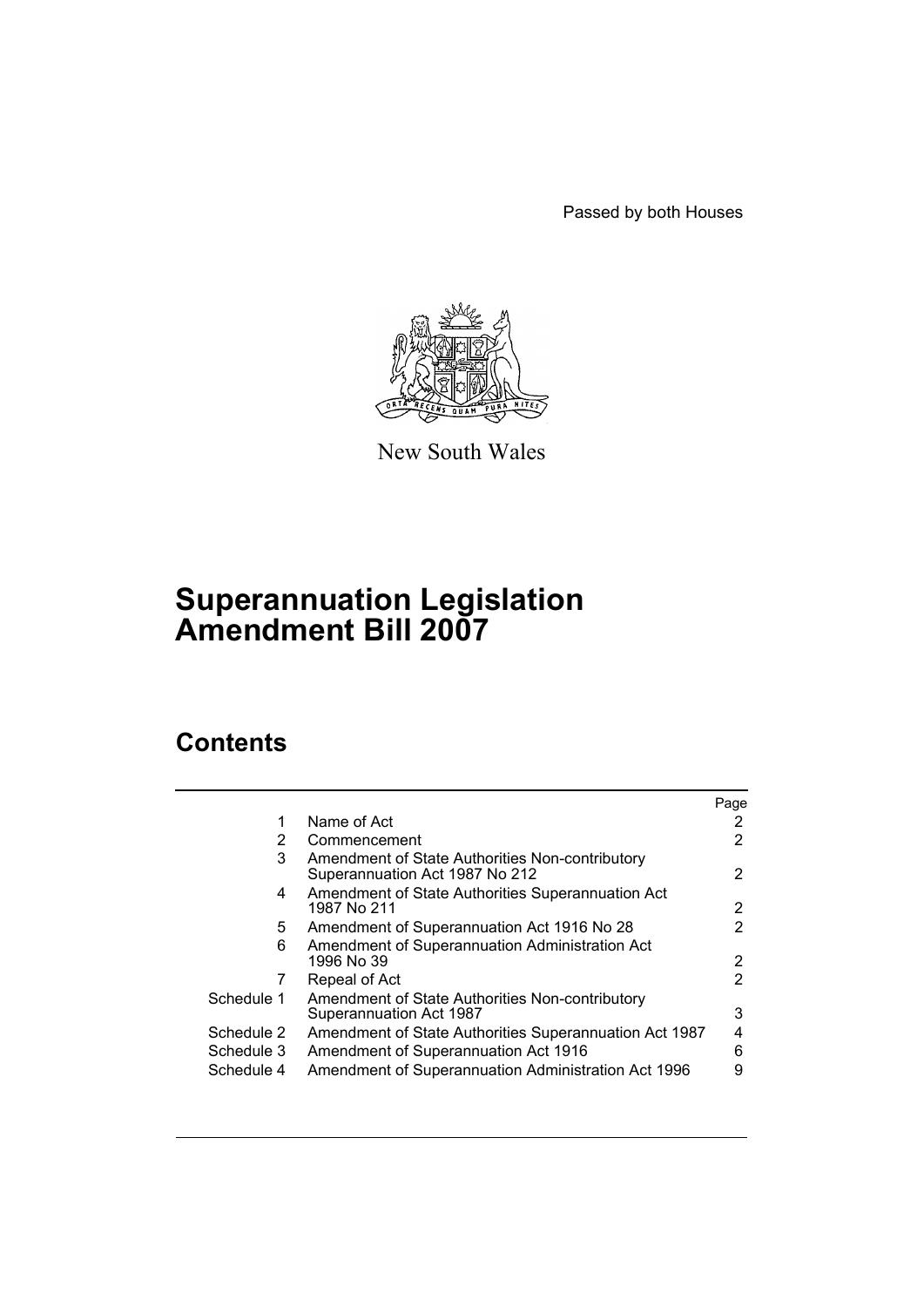*I certify that this public bill, which originated in the Legislative Assembly, has finally passed the Legislative Council and the Legislative Assembly of New South Wales.*

> *Clerk of the Legislative Assembly. Legislative Assembly, Sydney, , 2007*



New South Wales

# **Superannuation Legislation Amendment Bill 2007**

Act No , 2007

An Act to amend the *Superannuation Act 1916*, the *State Authorities Superannuation Act 1987* and the *State Authorities Non-contributory Superannuation Act 1987* with respect to the payment of compulsory employee superannuation contributions by way of salary sacrifice arrangements and the transfer of benefits to other superannuation schemes; to amend the *Superannuation Administration Act 1996* with respect to the provision of indemnities by the SAS Trustee Corporation; and for other purposes.

*I have examined this bill and find it to correspond in all respects with the bill as finally passed by both Houses.*

*Assistant Speaker of the Legislative Assembly.*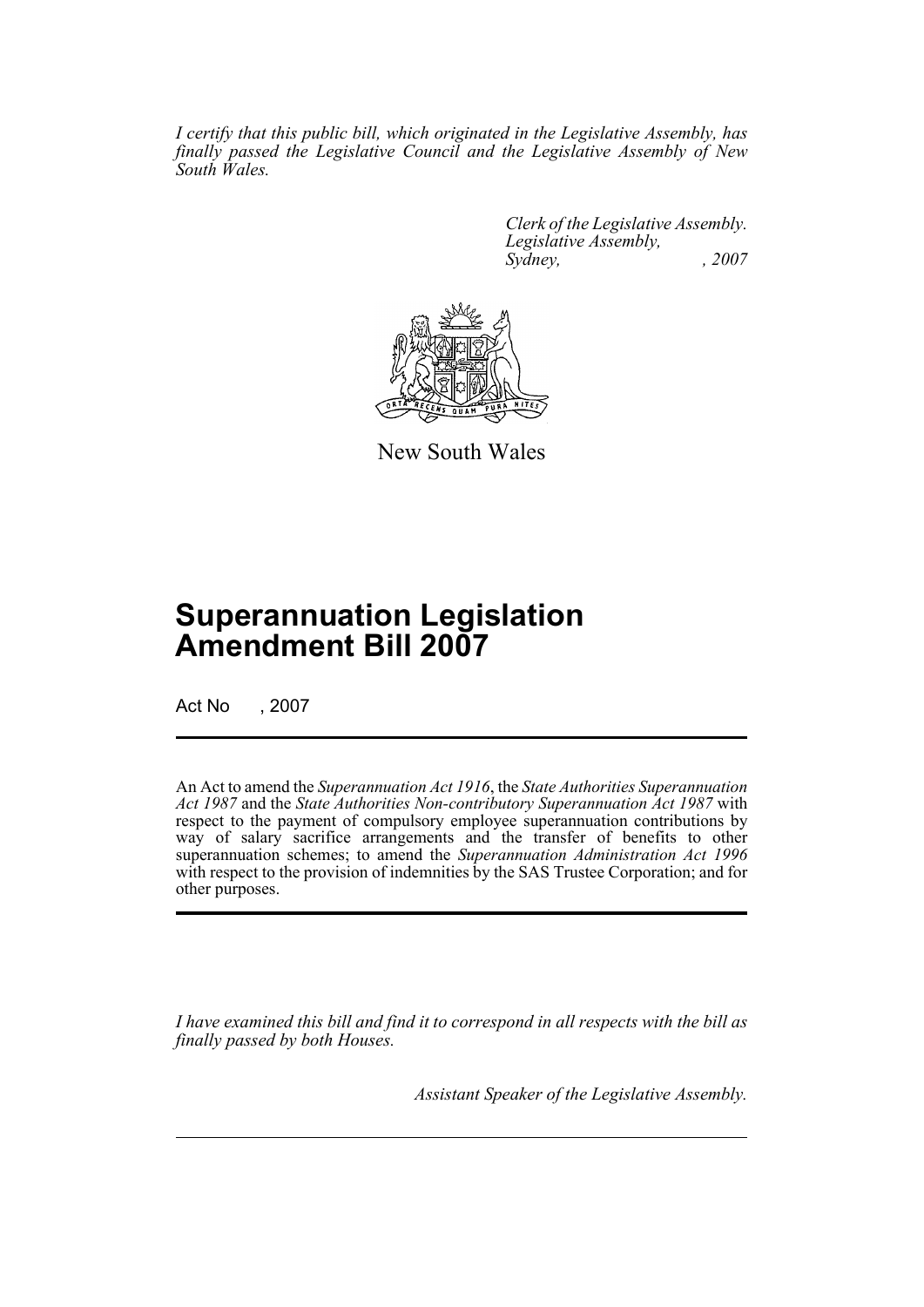## <span id="page-2-0"></span>**The Legislature of New South Wales enacts:**

### **1 Name of Act**

This Act is the *Superannuation Legislation Amendment Act 2007*.

### <span id="page-2-1"></span>**2 Commencement**

This Act commences on the date of assent to this Act.

#### <span id="page-2-2"></span>**3 Amendment of State Authorities Non-contributory Superannuation Act 1987 No 212**

The *State Authorities Non-contributory Superannuation Act 1987* is amended as set out in Schedule 1.

### <span id="page-2-3"></span>**4 Amendment of State Authorities Superannuation Act 1987 No 211**

The *State Authorities Superannuation Act 1987* is amended as set out in Schedule 2.

### <span id="page-2-4"></span>**5 Amendment of Superannuation Act 1916 No 28**

The *Superannuation Act 1916* is amended as set out in Schedule 3.

## <span id="page-2-5"></span>**6 Amendment of Superannuation Administration Act 1996 No 39**

The *Superannuation Administration Act 1996* is amended as set out in Schedule 4.

# <span id="page-2-6"></span>**7 Repeal of Act**

This Act is repealed on the day following the day on which this Act commences.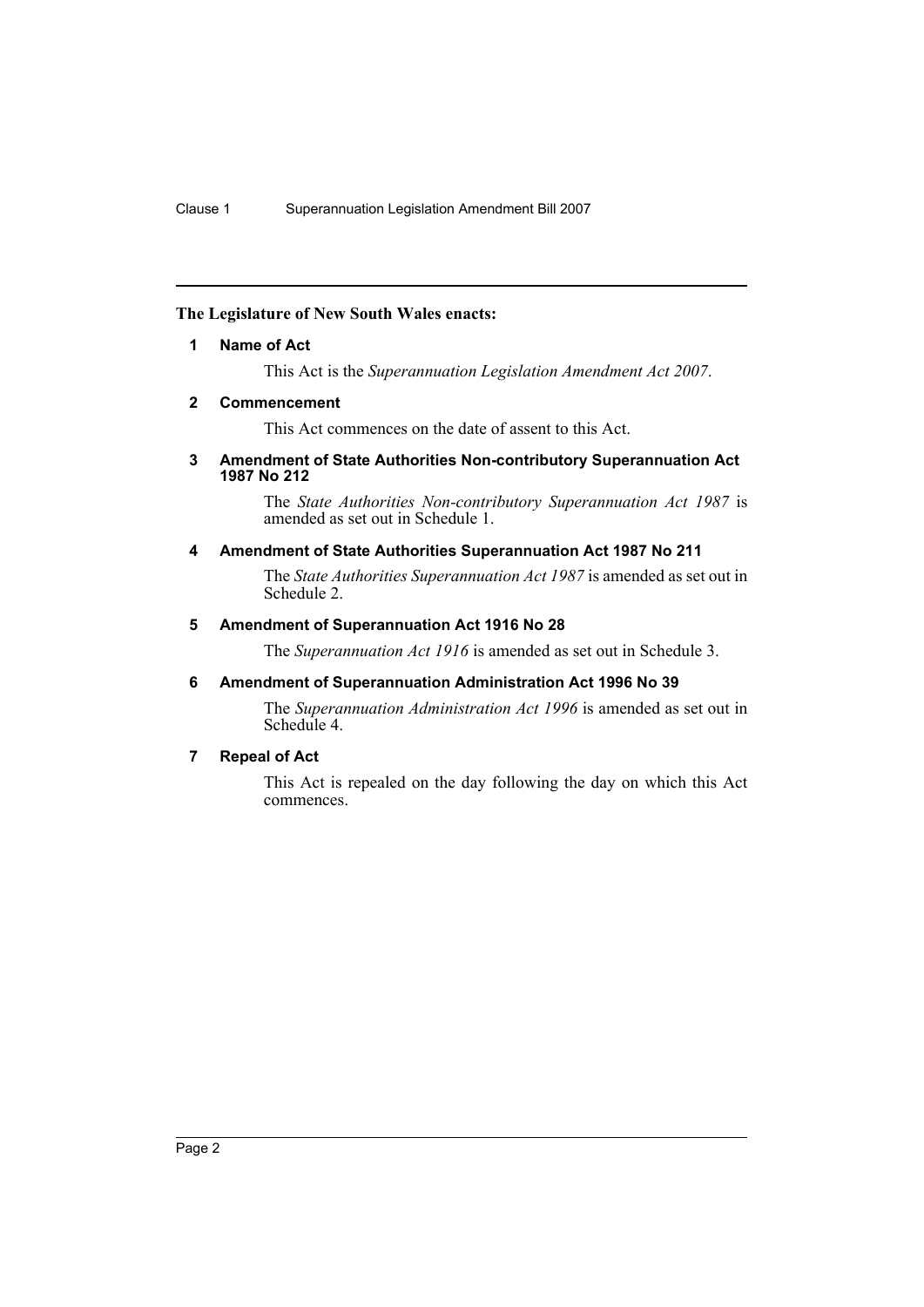Amendment of State Authorities Non-contributory Superannuation Act 1987 Schedule 1

# <span id="page-3-0"></span>**Schedule 1 Amendment of State Authorities Non-contributory Superannuation Act 1987**

(Section 3)

# **[1] Section 4 Salary**

Insert after section 4 (1) (a):

(a1) if salary sacrifice contributions under an STC Act are made in respect of the employee, the cost of the contributions, and

# **[2] Section 4A Salary of executive officers**

Insert ", other than salary sacrifice contributions," after "superannuation" in section 4A (3).

# **[3] Section 4B Salary not to be affected by salary sacrifice**

Omit the section.

## **[4] Schedule 5 Savings and transitional provisions**

Insert at the end of clause 1 (1):

*Superannuation Legislation Amendment Act 2007*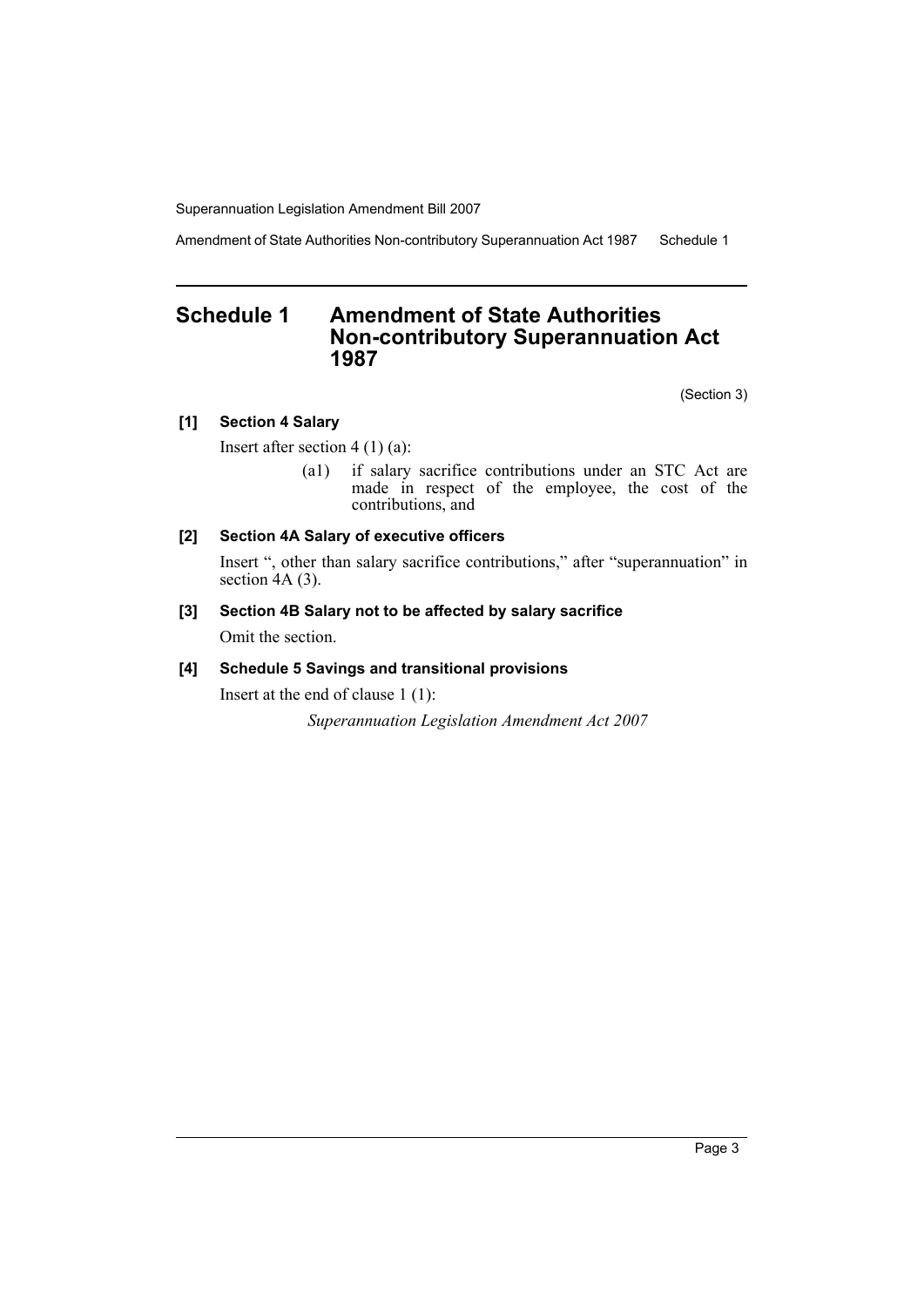Schedule 2 Amendment of State Authorities Superannuation Act 1987

# <span id="page-4-0"></span>**Schedule 2 Amendment of State Authorities Superannuation Act 1987**

(Section 4)

## **[1] Section 3 Definitions**

Omit "section 19A (b)" from the definition of *salary sacrifice contribution* in section  $3(1)$ .

Insert instead "section 19A (1) (b)".

## **[2] Section 4 Salary**

Insert after section 4 (1) (a):

(a1) if salary sacrifice contributions are made in respect of the contributor, the amounts payable for those contributions under section 19B, and

#### **[3] Section 4A Salary of executive officers**

Insert ", other than salary sacrifice contributions," after "superannuation" in section 4A (3).

### **[4] Section 4B Salary not to be affected by salary sacrifice**

Omit the section.

#### **[5] Sections 12 (3) (a1) and 19B**

Omit "income" wherever occurring.

#### **[6] Section 19A**

Omit the section. Insert instead:

#### **19A Contributions by or on behalf of employees**

- (1) Contributions may be made to the Fund for crediting to a contributor's account:
	- (a) by the contributor (*employee contributions*), and
	- (b) by the contributor's employer in accordance with an agreement between the contributor and the employer under which the contributor is to forgo remuneration yet to be earned and the remuneration foregone is to be applied by the employer to contributions on behalf of the contributor (*salary sacrifice contributions*).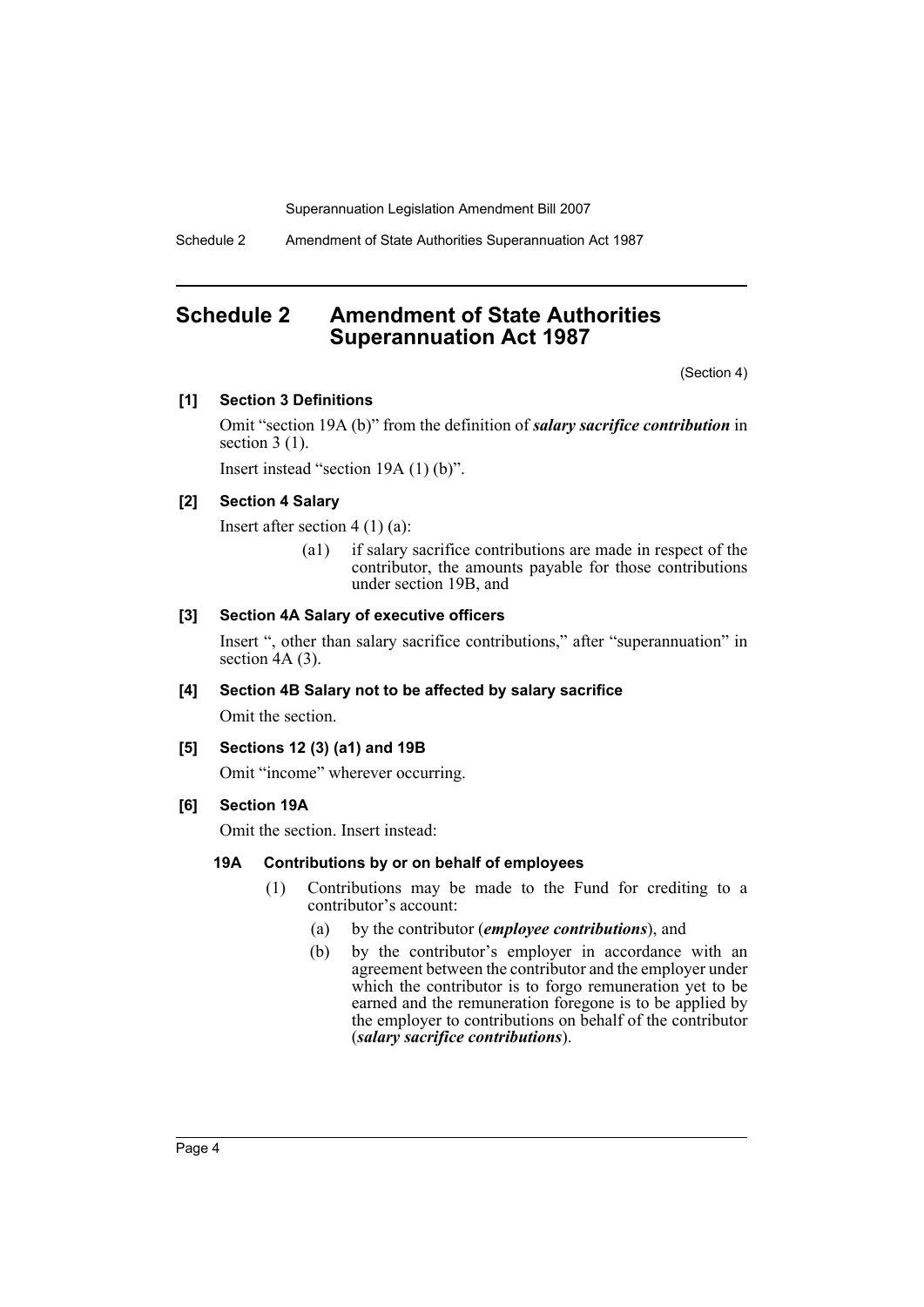- Amendment of State Authorities Superannuation Act 1987 Schedule 2
	- (2) In this Act and the regulations, a reference (however expressed) to a contribution by an employee or a contributor or a contributor-financed portion of a benefit is taken to include a reference to a salary sacrifice contribution or any part of a benefit financed by a salary sacrifice contribution.
	- (3) In this Act and the regulations, a reference (however expressed) to an employer contribution or an employer-financed portion of a benefit does not include a reference to a salary sacrifice contribution or any part of a benefit financed by a salary sacrifice contribution.

## **[7] Section 30A Contributor who is executive officer**

Omit section 30A (5) (d). Insert instead:

(d) except as provided by subsection (6), is not entitled to be paid the benefit provided by section 43 (6) until on or after first ceasing to be an employee after making the election and unless there exist the circumstances set out in section 43 (3), and

## **[8] Section 30A (6)**

Omit the subsection. Insert instead:

 $(6)$  If a contributor makes an election under subsection  $(5)$  (e), STC must, as soon as practicable after the election is made, pay to the trustee or provider of the nominated fund or account the amount of the benefit provided by section 43 (6) to which the contributor is entitled having regard to this section.

## **[9] Schedule 6 Savings and transitional provisions**

Insert at the end of clause 1 (1):

*Superannuation Legislation Amendment Act 2007*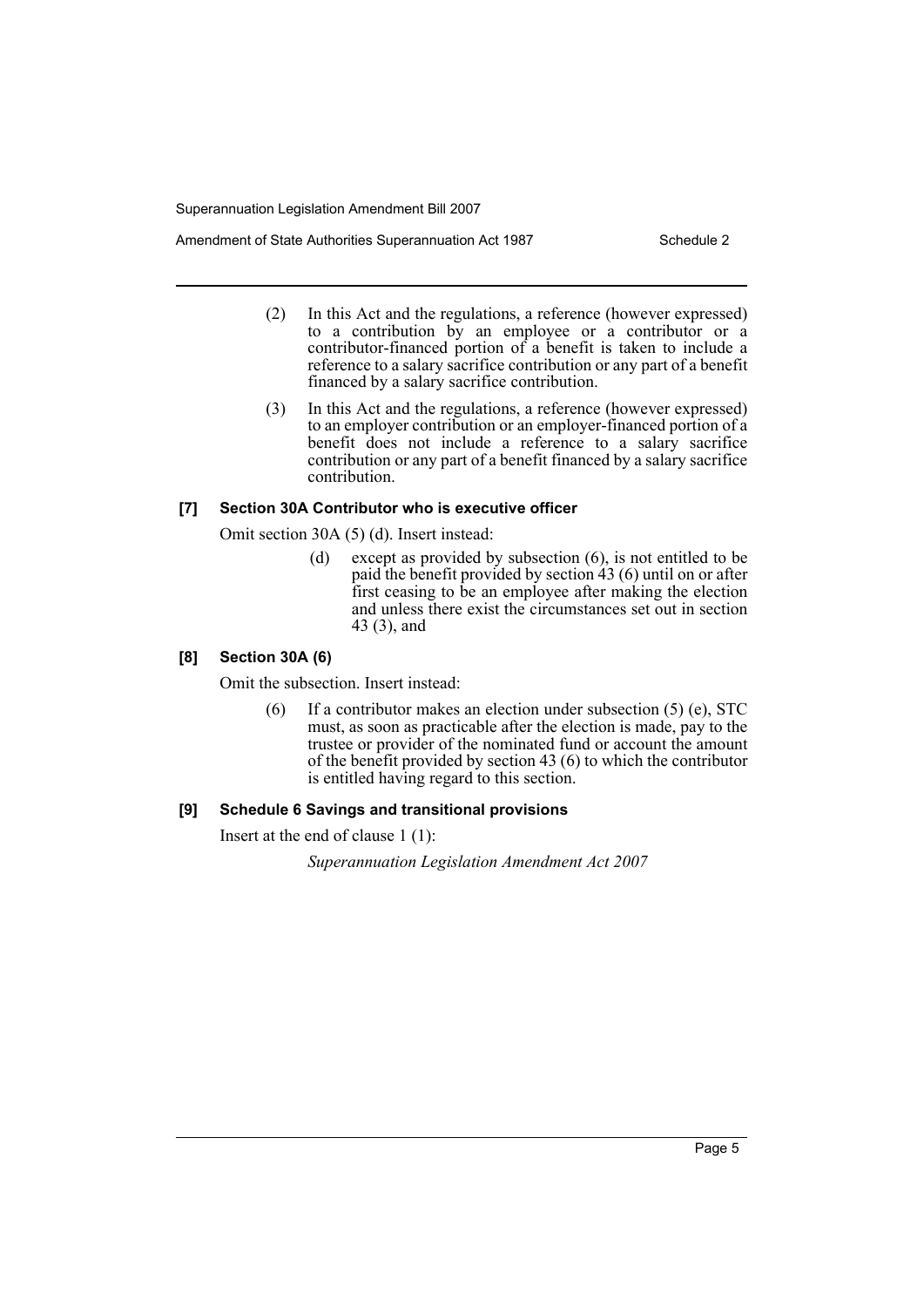Schedule 3 Amendment of Superannuation Act 1916

# <span id="page-6-0"></span>**Schedule 3 Amendment of Superannuation Act 1916**

(Section 5)

**[1] Section 3 Definitions**

Insert in alphabetical order in section 3 (1): *Salary sacrifice contribution*—see section 10U (2).

#### **[2] Section 3AA Salary of executive officers**

Insert ", other than salary sacrifice contributions," after "superannuation" wherever occurring in section 3AA (3) and (6B).

### **[3] Section 3A Salary**

Insert after section 3A (1) (a):

(a1) if salary sacrifice contributions are made in respect of the contributor, the amounts payable for those contributions under section 10U (3) (a) and (b), and

#### **[4] Section 10U**

Insert after section 10T:

#### **10U Salary sacrifice contributions**

- (1) The whole or part of an amount that is required to be contributed to the Fund by an employee under this Act may be paid by salary sacrifice contributions.
- (2) A *salary sacrifice contribution* is a contribution paid in accordance with an agreement between an employee and the employee's employer under which the employee is to forgo remuneration yet to be earned and the remuneration foregone is to be applied by the employer to the amount payable for the employee contributions under this Act.
- (3) The amount payable to the Fund for a salary sacrifice contribution to meet the requirement for an employee contribution under this Act is to comprise the following:
	- (a) the amount necessary (taking into account any contributions not made on a salary sacrifice basis) to meet the required employee contribution under this Act (the *contribution element*),
	- (b) the amount necessary to meet any tax payable under Commonwealth taxation law in respect of the amount paid under paragraph (a).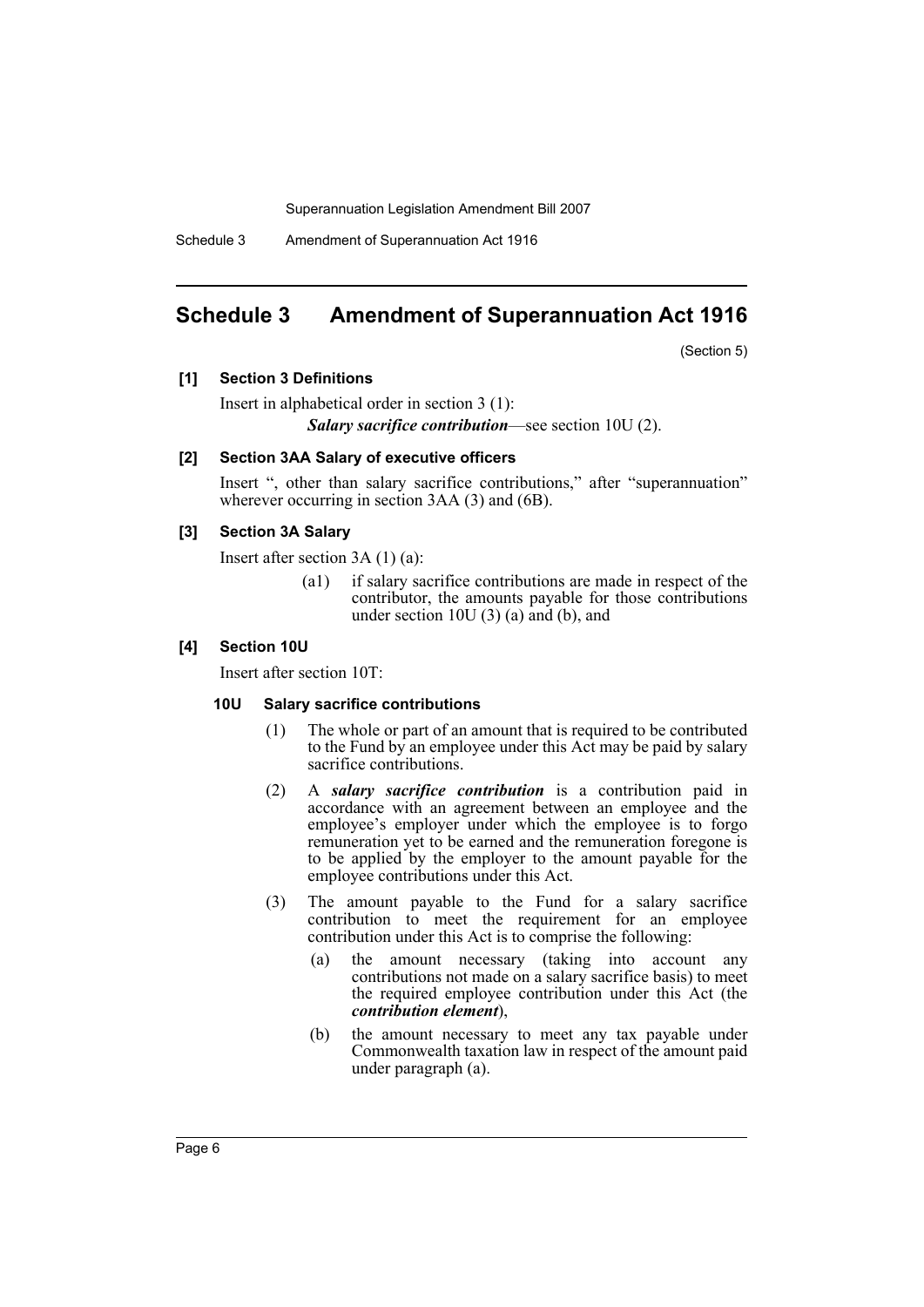Amendment of Superannuation Act 1916 Schedule 3

- (4) A salary sacrifice contribution is to be paid within the same period as a contribution made by deduction from the salary or wage of a contributor under section 20.
- (5) In this Act and the regulations, a reference (however expressed) to any of the following is taken to include a reference to the contribution element of a salary sacrifice contribution in accordance with an agreement under this section:
	- (a) a contribution by an employee or a contributor,
	- (b) the cost to an employee or a contributor of a unit of pension,
	- (c) an instalment for a unit of pension paid by an employee or a contributor.
- (6) In this Act and the regulations, a reference (however expressed) to an employer contribution or an employer-financed portion of a benefit does not include a reference to a salary sacrifice contribution or any part of a benefit financed by a salary sacrifice contribution.
- (7) This section has effect despite any other provision of this Act.

#### **[5] Section 20AB Contributor who is executive officer**

Omit section 20AB (5) (d). Insert instead:

(d) except as provided by subsection (6), is not entitled to be paid the benefit provided by Division 3A of Part 4 until on or after first ceasing to be an employee after making the election and unless there exist the circumstances in which a person referred to in section 52A (1) is entitled to be paid a benefit under that Division, and

#### **[6] Section 20AB (6)**

Omit the subsection. Insert instead:

(6) If a contributor makes an election under subsection (5) (e), STC must, as soon as practicable after the election is made, pay to the trustee or provider of the nominated fund or account the amount of the benefit provided by Division 3A of Part 4 to which the contributor is entitled under subsections (7) and (8).

## **[7] Section 20AB (7)**

Omit "subsection (6) (a)". Insert instead "subsection (6)".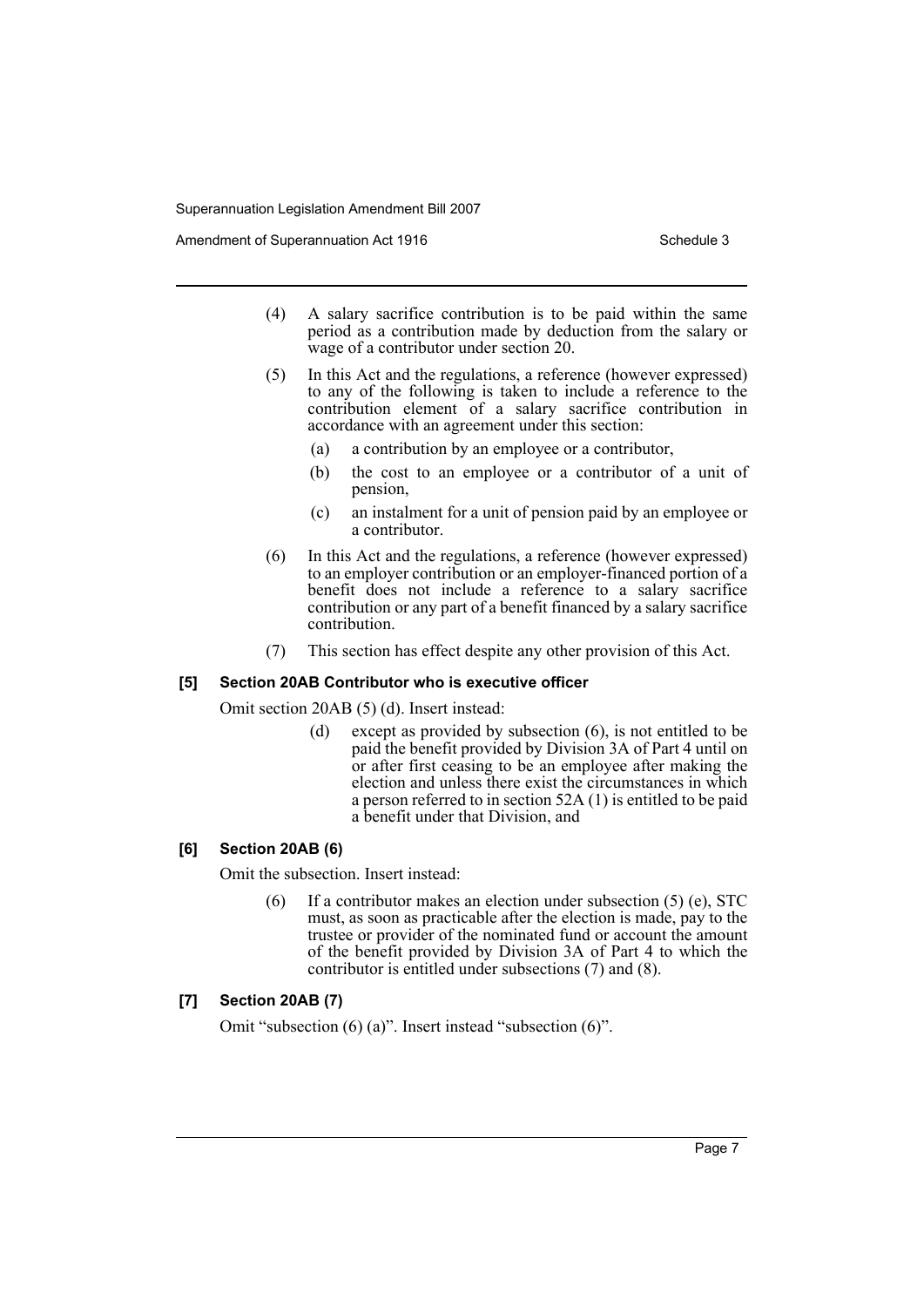Schedule 3 Amendment of Superannuation Act 1916

# **[8] Schedule 25 Savings and transitional provisions**

Insert at the end of clause 1 (1):

*Superannuation Legislation Amendment Act 2007*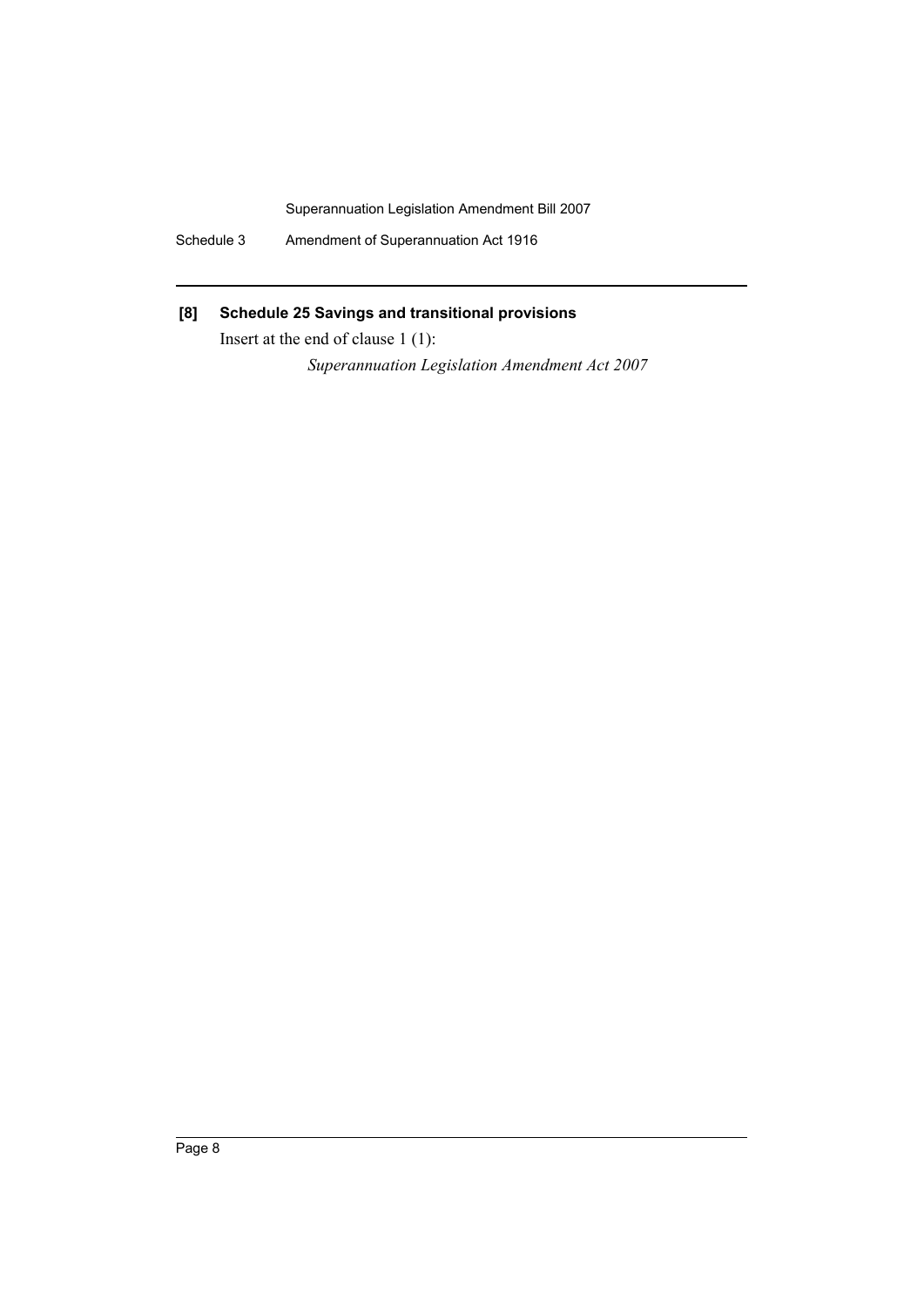Amendment of Superannuation Administration Act 1996 Schedule 4

# <span id="page-9-0"></span>**Schedule 4 Amendment of Superannuation Administration Act 1996**

(Section 6)

#### **[1] Section 80A**

Insert after section 80:

#### **80A STC not to indemnify officers without Ministerial approval**

- (1) STC may indemnify a person who is or has been an officer of STC against a liability incurred as an officer of STC, or enter into an indemnity agreement, only with the written approval of the Minister.
- (2) For the purposes of this section, an *indemnity agreement* means an agreement or arrangement (whether made by deed or otherwise), between STC and a person who is or has been an officer of STC, that contains any one or more of the following provisions:
	- (a) a provision that requires STC to indemnify the person against any liability incurred as an officer of STC,
	- (b) a provision that requires STC to maintain an insurance policy in respect of any liability incurred by the person as an officer of STC,
	- (c) a provision that requires STC to pay money to or on behalf of the person to assist in defending or responding to any claim, investigation or other proceedings relating to the person's term of office as an officer of STC (including a provision that requires payment in advance of any liability being incurred by the person),
	- (d) a provision that confers on the person a right of access to documents held by STC, in any specified circumstances, in connection with any claim, investigation or other proceedings relating to the person's term of office as an officer of STC.
- (3) If an indemnity agreement is entered into by STC in accordance with the approval of the Minister under this section, STC may indemnify a person, as required by that agreement, without obtaining a further approval from the Minister.
- (4) The approval of the Minister under this section:
	- (a) may be given generally or may be limited to a particular case or class of cases, and